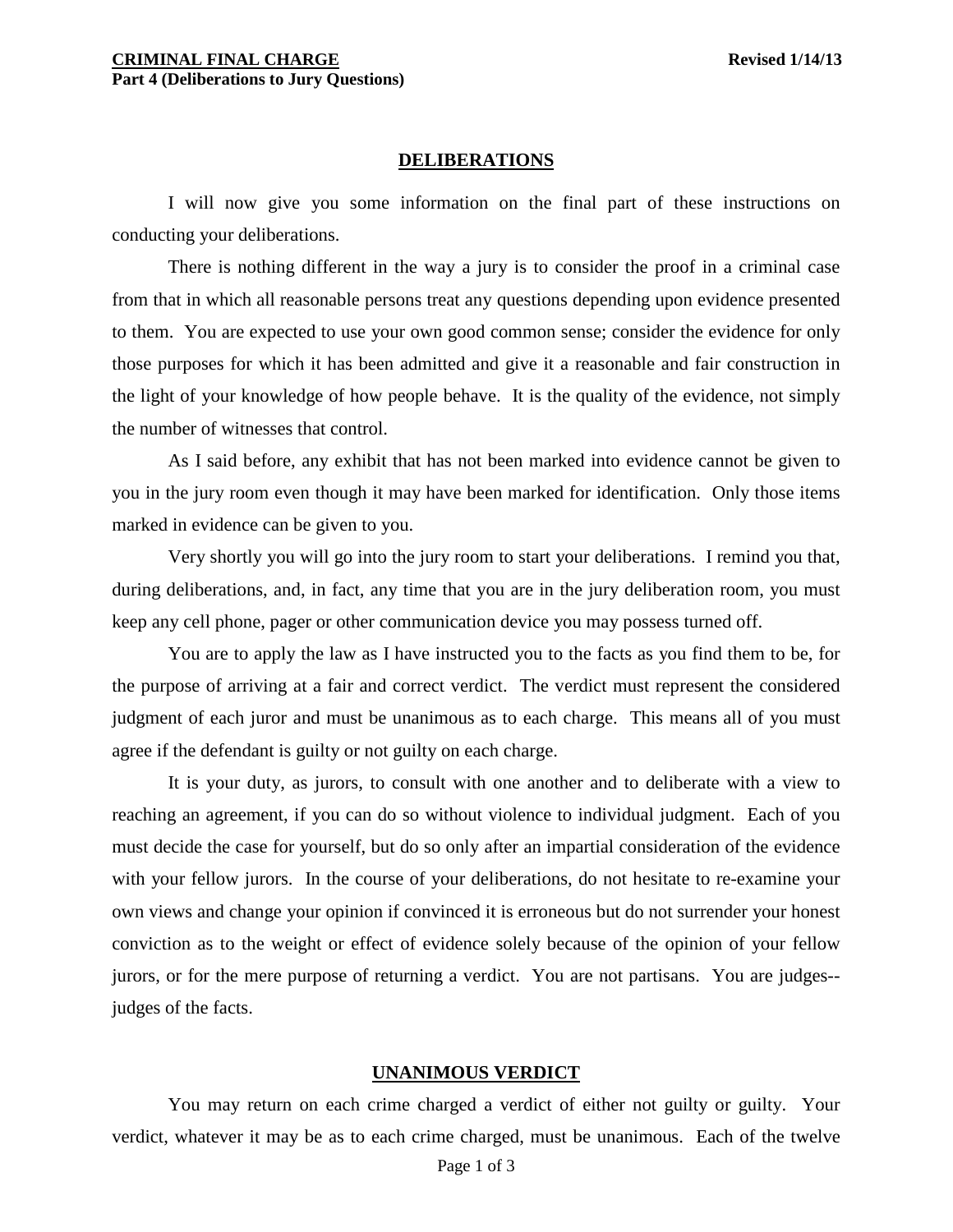#### **CRIMINAL FINAL CHARGE Part 4 (Deliberations to Jury Questions)**

members of the deliberating jury must agree as to the verdict.<sup>[1](#page-0-0)</sup>

# **INSTRUCTIONS AS TO VERDICT FORM**

To assist you in reporting a verdict I have prepared a verdict sheet for you. You will have this with you in the jury room. This verdict form is not evidence. This form is only to be used to report your verdict.

## **[Go Over Form With Jury]**

## **JURY QUESTIONS**

If, during your deliberations, you have a question or feel that you need further assistance or instructions from me, or wish to have certain testimony read or played back (or video or audio exhibit played back), write your question or request on a sheet of paper and give it to the sheriff's officer who will be standing at the jury room door who, in turn, will give it to me. That court officer will be sworn to perform certain duties, such as keeping the jury together in a private place for purposes of deliberations, and ensuring that no one speaks with you except by order of the court.

You are not to discuss with or ask the officer about trial matters or procedures. Please be aware that the officer is also instructed not to initiate communications with you, or to enter the deliberation room without your consent, except to communicate on my behalf regarding administrative matters, such as information about breaks or meals, or otherwise to ensure your comfort. If the officer must enter the deliberation room, the officer will knock first and complete the officer's responsibilities without delay. When the officer enters the room, please stop your deliberations and do not resume until the officer has left and closed the door.

Once I receive your question or request, I will go over it with the lawyers and will try to answer it as quickly as possible. Please be patient. If you do send out a question do not disclose where you stand on your deliberations. Do not tell us, as an example, that you are 10 to 2 or 8 to 4 on a given charge. If you have reached a unanimous verdict on each charge, knock on the door and let the officer know that and we will bring you into court as soon as possible to receive your

 $\overline{a}$ See State v. Milton, 178 N.J. 421 (2004), setting forth the process to be used in determining the unanimity of the verdict. In some cases, a specific unanimity instruction is appropriate. See State v. Parker, 124 N.J. 628 (1991) and State v. Frisby, 174 N.J. 583 (2002). In those cases, a judge should instruct a jury that it must be unanimous as to a particular theory of a case or as to a particular set of facts. The Judge must also provide the jury a special verdict form in such cases.